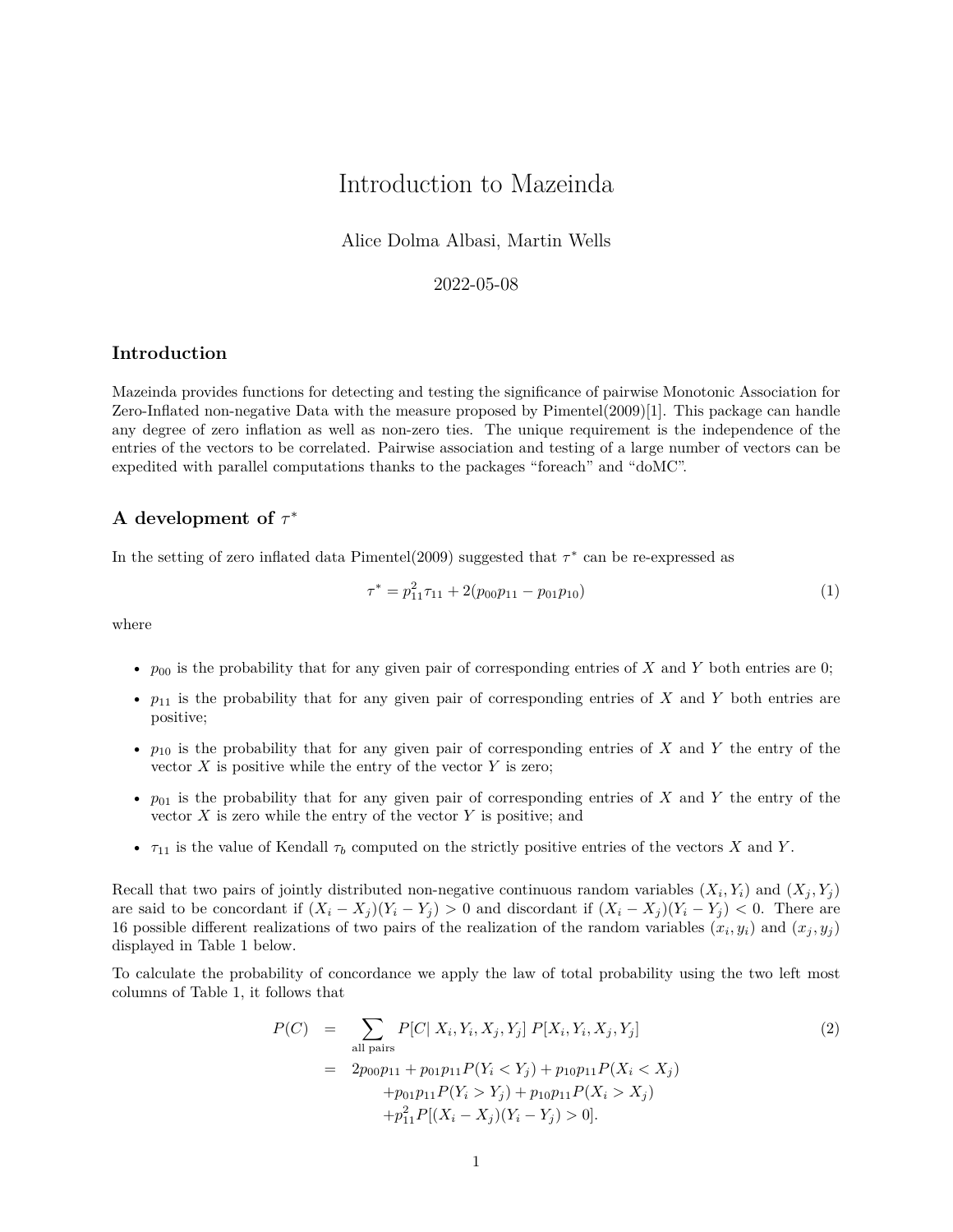<span id="page-1-0"></span>

| $P[X_i, Y_i, X_j, Y_j]$                | $P[C X_i,Y_i,X_j,Y_j]$          | $P[D X_i,Y_i,X_j,Y_j]$          |
|----------------------------------------|---------------------------------|---------------------------------|
| $\overline{P[0,0,0,0]} = p_{00}^2$     | 0                               | $\theta$                        |
| $\overline{P[1,0,0,0]} = p_{00}p_{10}$ | $\theta$                        | $\overline{0}$                  |
| $P[0,1,0,0]=p_{00}p_{01}$              | 0                               | $\theta$                        |
| $P[0,0,1,0]=p_{00}p_{10}$              | 0                               | $\left( \right)$                |
| $P[0,0,0,1] = p_{00}p_{01}$            | 0                               | $\theta$                        |
| $\overline{P[1,1,0,0]} = p_{00}p_{11}$ |                                 | $\Omega$                        |
| $P[0,1,1,0] = p_{01}p_{10}$            | 0                               |                                 |
| $P[0,0,1,1] = p_{00}p_{11}$            |                                 | $\left( \right)$                |
| $P[1,0,0,1] = p_{01}p_{10}$            | 0                               |                                 |
| $\overline{P[1,0,1,0]} = p_{10}^2$     | $\theta$                        | $\Omega$                        |
| $P[0,1,0,1] = p_{01}^2$                | 0                               | $\Omega$                        |
| $\overline{P[0,1,1,1]} = p_{01}p_{11}$ | $P(Y_i < Y_i)$                  | $P(Y_i > Y_j)$                  |
| $P[1,0,1,1] = p_{10}p_{11}$            | $P(X_i < X_j)$                  | $P(X_i > X_j)$                  |
| $P[1, 1, 0, 1] = p_{01}p_{11}$         | $P(Y_i > Y_i)$                  | $P(Y_i < Y_j)$                  |
| $P[1, 1, 1, 0] = p_{10}p_{11}$         | $P(X_i > X_j)$                  | $P(X_i < X_j)$                  |
| $P[1,1,1,1]=p_{11}^2$                  | $P[(X_i - X_j)(Y_i - Y_j) > 0]$ | $P[(X_i - X_j)(Y_i - Y_j) < 0]$ |

Table 1: All Possible Realization and Conditional Probabilities of Concordance and Discordance

Since for positive values of the continuous random variables *X* and *Y* we have  $P(X_i \le X_j) = 1 - P(X_i > X_j)$ and  $P(Y_i \leq Y_j) = 1 - P(Y_i > Y_j)$ , [\(2\)](#page-0-0) reduces to

<span id="page-1-1"></span>
$$
P(C) = 2p_{00}p_{11} + p_{01}p_{11} + p_{10}p_{11} + p_{11}^2 P[(X_i - X_j)(Y_i - Y_j) > 0].
$$
\n(3)

The same logic can be applied for the calculation the probability of discordance using the first and third columns of Table [1](#page-1-0) to show that

<span id="page-1-2"></span>
$$
P(D) = 2p_{01}p_{10} + p_{01}p_{11} + p_{10}p_{11} + p_{11}^2 P[(X_i - X_j)(Y_i - Y_j) < 0].\tag{4}
$$

Finally, Kendall's tau formula is the difference of [\(3\)](#page-1-1) and [\(4\)](#page-1-2) so that

$$
\tau^* = 2p_{00}p_{11} - 2p_{01}p_{10} + p_{11}^2 \tau_{11}.
$$

 $\#$ Simulations The choice of the measure proposed in Pimentel(2009)[1] over the one by Pimentel, Niewiadomska-Bugajb and Wang(2015) [3] is motivated by the proof above and by the following simulations which suggest that the method considered in this package has superior performance in terms of bias and power.

Let:

- 
$$
\tau_b
$$
 be Kendall's  $\tau_b$ 

• 
$$
\tau_t = p_{11}^2 t_{11} + 2(p_{00}p_{11} - p_{01}p_{10})
$$

- $\tau_p = p_{11}^2 t_{11} + 2(p_{00}p_{11} p_{01}p_{10}) + 2p_{11}[p_{10}(1 2p_1) + p_{01}(1 2p_2)]$
- d=  $\tau_t \tau_p = 2p_{11}[p_{10}(1 2p_1) + p_{01}(1 2p_2)]$

The zero-inflated data is derived from a beta zero-inflated distribution with parameters (0*.*5*,* 1) and probability mass at 0 of 0.3, 0.5 and 0.8. The first figure below shows the histograms of  $\tau_b - \tau_p$  and the following the histogram of  $\tau_b - \tau_t$  obtained with 10.000 vectors with 30 entries.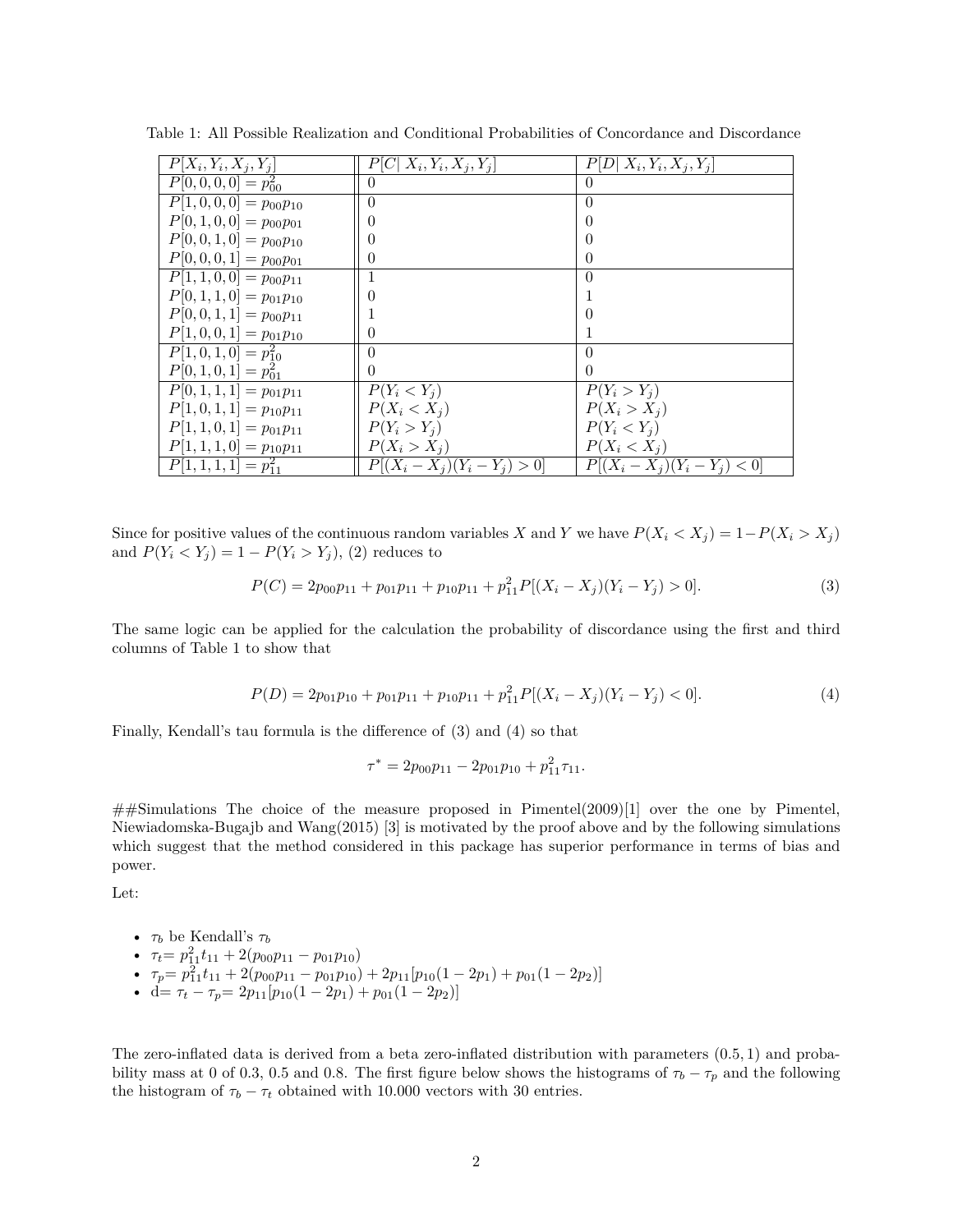**tau\_b−tau\_P, infl= 0.3**

**tau\_b−tau\_P, infl= 0.5**

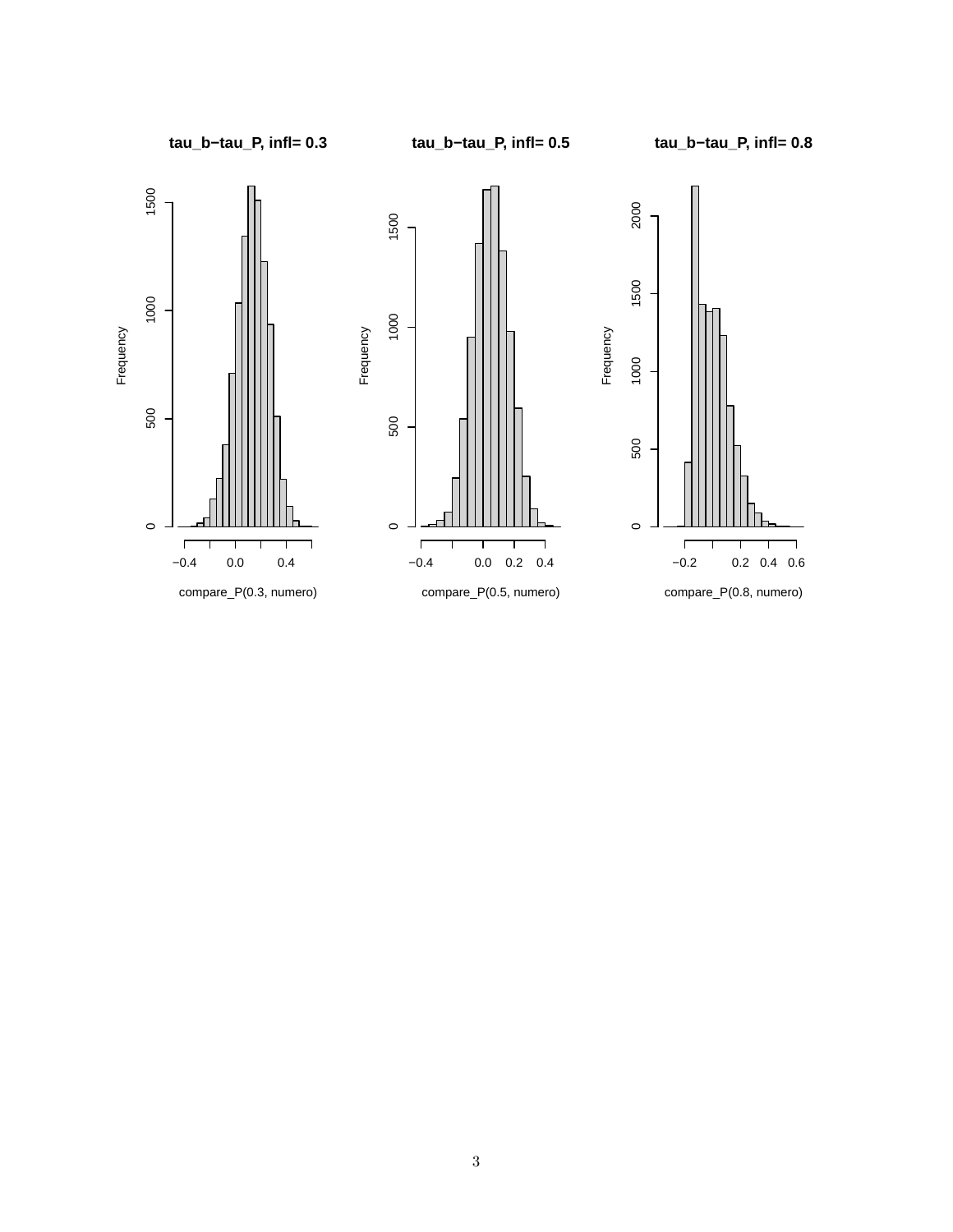

While in the histograms for 0.8 inflation  $\tau_t$  and  $\tau_p$  seem to behave similarly and the mode in the histogram for 0.8 of the difference *d* is close to zero, the histograms for 0.3 and 0.5 inflation suggest that  $\tau_t$  is a better estimator for Kendall's  $\tau_b$  as the mode is centered at 0.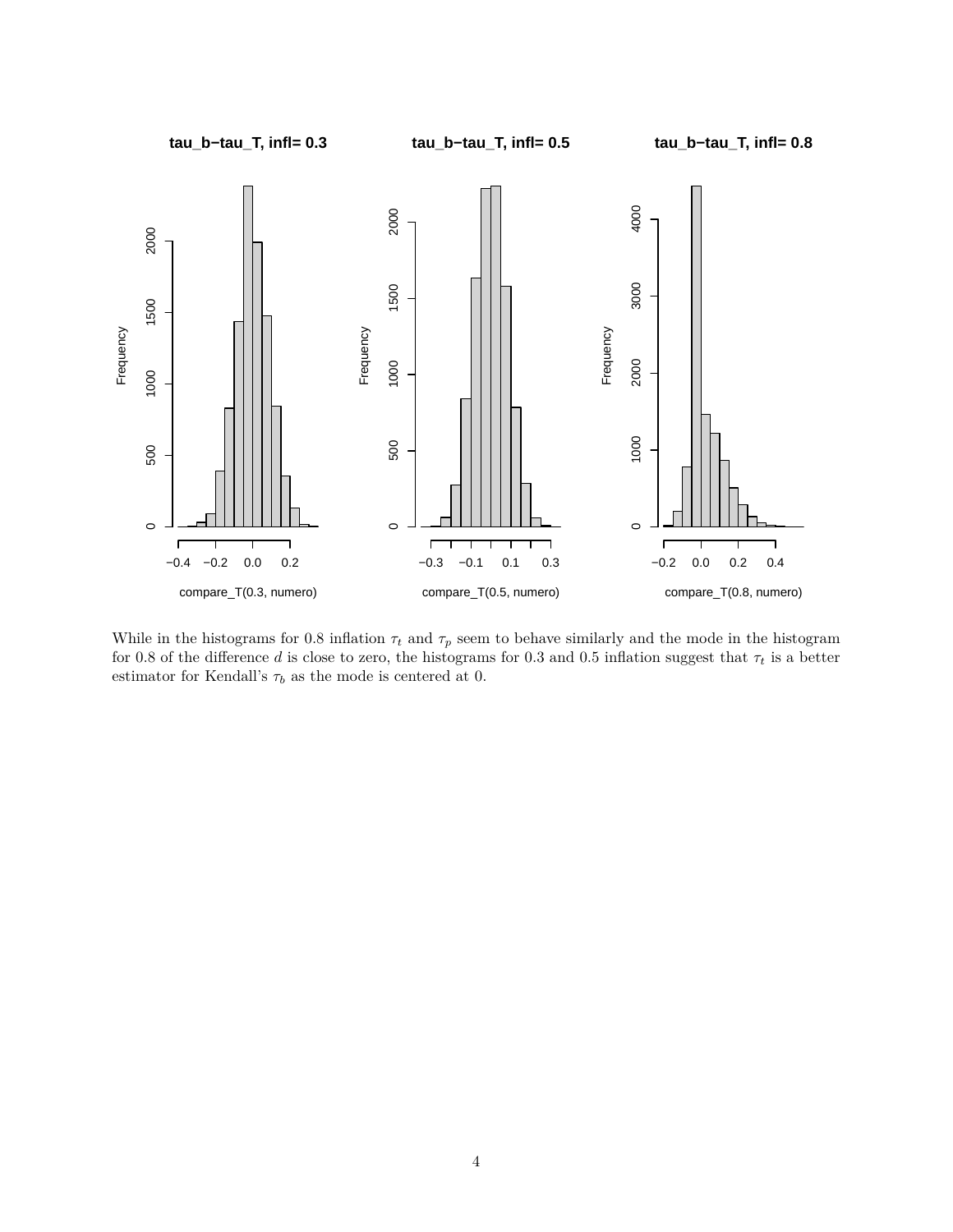

The means of the values plotted in the histograms above confirm these results:

|                        | tau p     | tau t        |
|------------------------|-----------|--------------|
| $\text{infl}=0.3$      | 0.1308404 | $-0.0012122$ |
| $\text{infl}=0.5$      | 0.0533830 | 0.0023751    |
| $in \mathcal{H} = 0.8$ | 0.0000873 | 0.0332073    |

##Comments about *τ*∗ and code The formula for the variance of *τ*∗ proposed in Pimentel's thesis [1] cannot be applied when the parameters  $p_{ij}$  attain the values 0 or 1: the proof relies on the delta method which can be applied only when functions are differentiable. At the extrema of the interval [0,1] no function is differentiable, therefore, whenever any of the parameters *pij* attains the values 1 or 0, the standard R *cor.test* function for Kendall's correlation is used to obtain p-values, when applicable, as the function does not work in case of vectors with zero variance.

In case of non-zero ties,  $\tau_{11}$  is calculated as Kendall's  $\tau_b$ . If all the non-zero entries of at least one vector are tied,  $\tau_{11}$  os set to 0. This choice is in accordance with the treatment of ties in Kendall (1970)[2].  $\tau_{11}$  is set to 0 also in the case of only one pair of non-zero corresponding entries.

##Examples Mazeinda provides for the user three functions: *associate* for obtaining a matrix of association values, *test*\_*associations* for obtaining the p-values of the output of associate and *combine* which gives non-zero values only if the association is significantly different from 0. It should be noted that independence of two variates implies a zero value of *τ*∗ , but it is not a sufficient and necessary condition and this affects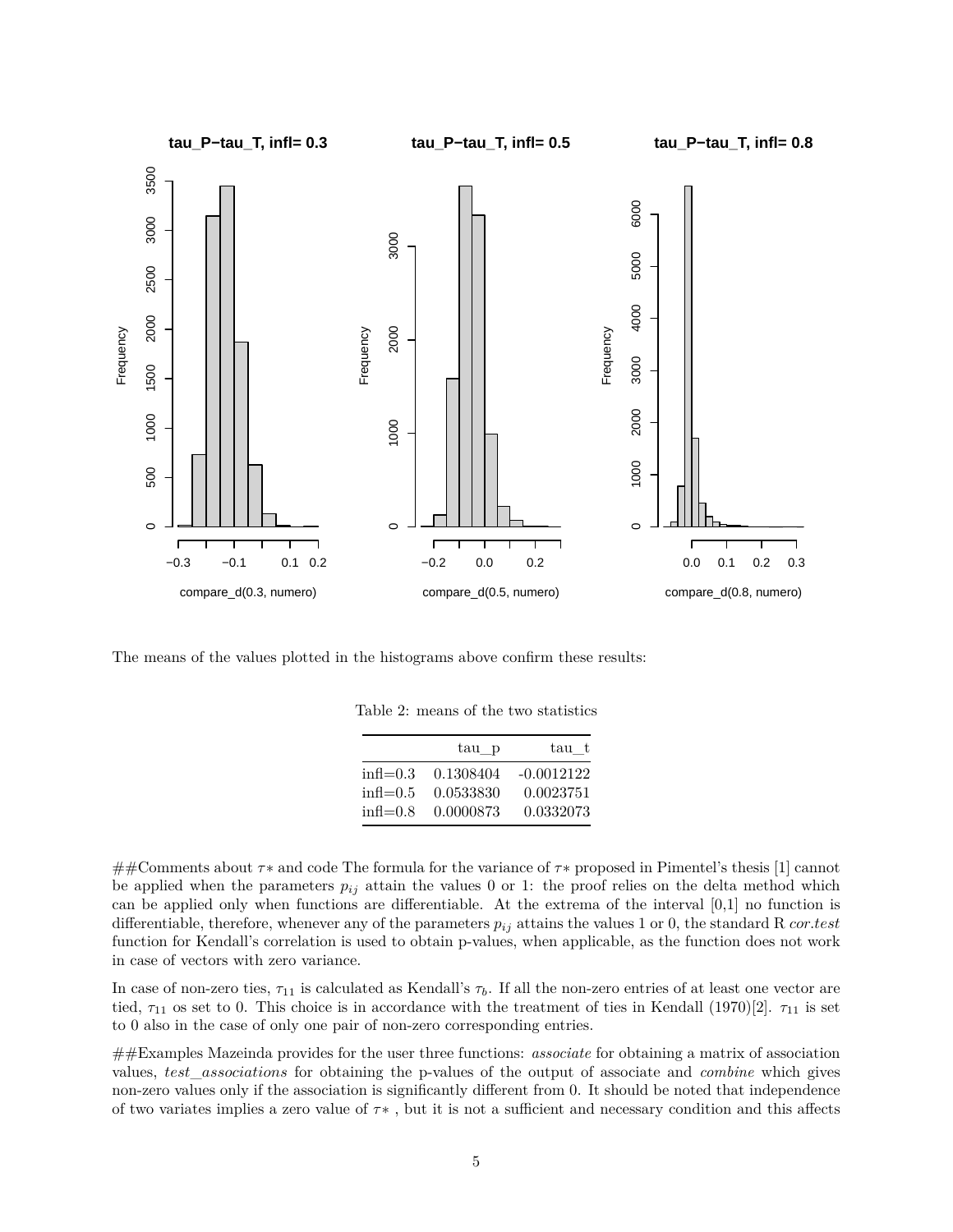the power of the test, as dependent cases might get rejected. All these functions can be called with two vectors as arguments or with two matrices with vectors to be correlated as columns. If the vectors to be correlated belong to one matrix m, m should be specified as the argument m1 and as the argument m2.

Note that if the parameters  $p_{ij}$  attain the values 0 or 1, since the R function *cor.test* must be used, the function *combine* reports the value of Kendall's  $\tau_b$  given by the stardart R *cor* function, if significantly different from 0. The R *cor* cannot handle vectors with standard deviation 0, therefore such vectors will yield NA. Below are some examples; warnings are suppressed because the *cor.test* function prints "cannot compute exact p-value with ties".

library(mazeinda)

set.seed(234)

 $x = abs(rBEZI(50, mu = 0.9, sigma = 1, nu = 0.7))$  $y = abs(rBEZI(50, mu = 0.9, sigma = 1, nu = 0.2))$  $associate(x,y)$ 

## [1] -0.0256

```
test_associations(x,y)
```
## [1] 0.6678331

 $combine(x,y)$ 

## [1] 0

 $x=$ matrix(abs(rBEZI(50, mu = 0.9, sigma = 1, nu = 0.6)),5)  $y=$ matrix(abs(rBEZI(30, mu = 0.9, sigma = 1, nu = 0.3)),5) knitr::kable(associate(x,y), digits=3, caption="associate(x,y)")

| 0.120  | $-0.756$ | 0.080    | 0.080    | $-0.120$ | $-0.120$ |
|--------|----------|----------|----------|----------|----------|
| 0.316  | $-0.500$ | 0.378    | $-0.378$ | 0.000    | $-0.632$ |
| 0.527  | 0.240    | $-0.080$ | $-0.080$ | 0.316    | $-0.527$ |
| 0.000  | 0.667    | $-0.378$ | $-0.378$ | 0.316    | 0.000    |
| -0.120 | $-0.080$ | 0.714    | $-0.571$ | $-0.359$ | $-0.837$ |
| 0.359  | $-0.080$ | $-0.571$ | 1.000    | 0.359    | 0.598    |
| 0.359  | 0.630    | $-0.571$ | 0.080    | 0.598    | 0.120    |
| 0.105  | $-0.444$ | $-0.080$ | $-0.080$ | $-0.105$ | $-0.105$ |
| -0.600 | $-0.316$ | 0.359    | $-0.120$ | $-0.800$ | 0.000    |
| 0.316  | $-0.500$ | 0.378    | $-0.378$ | 0.000    | $-0.632$ |

#### Table 3:  $associate(x,y)$

knitr::kable(suppressWarnings(test\_associations(x,y)), digits=3, caption="test\_associations $(x,y)$ ")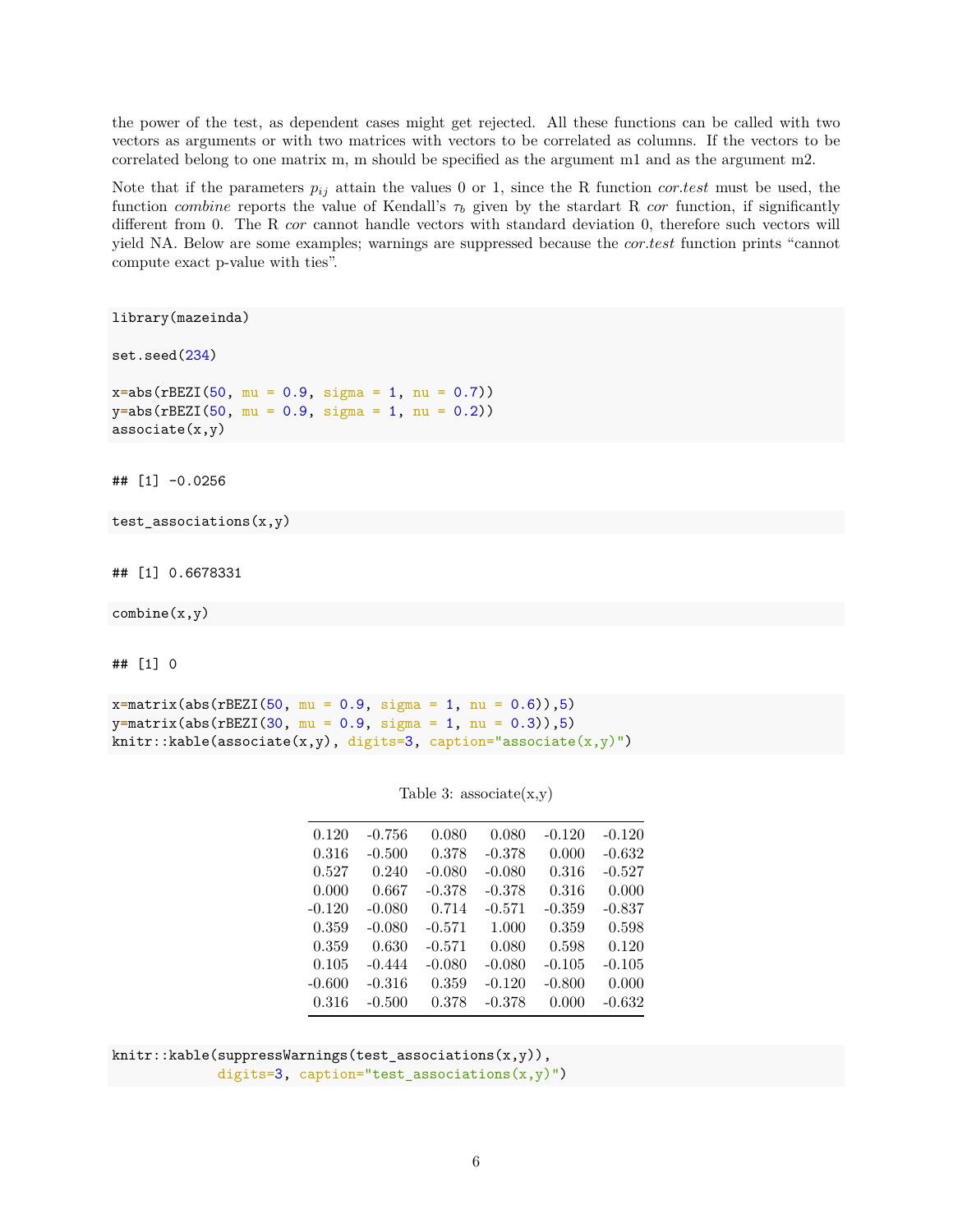| 0.782 | 0.087 | 0.355 | 0.355 | 0.782 | 0.782 |
|-------|-------|-------|-------|-------|-------|
| 0.480 | 0.277 | 0.429 | 0.429 | 1.000 | 0.157 |
| 0.207 | 0.232 | 0.645 | 0.645 | 0.448 | 0.207 |
| 1.000 | 0.147 | 0.429 | 0.429 | 0.480 | 1.000 |
| 0.782 | 0.645 | 0.119 | 0.213 | 0.405 | 0.052 |
| 0.405 | 0.645 | 0.213 | 0.029 | 0.405 | 0.166 |
| 0.405 | 0.154 | 0.213 | 0.355 | 0.166 | 0.782 |
| 0.801 | 0.298 | 0.645 | 0.645 | 0.801 | 0.801 |
| 0.233 | 0.448 | 0.405 | 0.782 | 0.083 | 1.000 |
| 0.480 | 0.277 | 0.429 | 0.429 | 1.000 | 0.157 |

Table 4: test\_associations $(x,y)$ 

```
knitr::kable(suppressWarnings(combine(x,y)),
 digits=3,caption="combine(x,y)")
```
Table 5:  $\text{combine}(x,y)$ 

| 0              | 0 | 0        | 0        | 0              | $\overline{0}$ |
|----------------|---|----------|----------|----------------|----------------|
| $\overline{0}$ | 0 | 0        | 0        | $\overline{0}$ | $\overline{0}$ |
| $\overline{0}$ | 0 | 0        | 0        | $\overline{0}$ | $\overline{0}$ |
| $\overline{0}$ | 0 | 0        | 0        | $\overline{0}$ | $\overline{0}$ |
| $\overline{0}$ | 0 | $\theta$ | 0        | $\overline{0}$ | $\overline{0}$ |
| $\overline{0}$ | 0 | $\theta$ | 1        | $\Omega$       | $\overline{0}$ |
| $\overline{0}$ | 0 | $\theta$ | 0        | $\overline{0}$ | $\overline{0}$ |
| $\overline{0}$ | 0 | $\theta$ | $\theta$ | $\Omega$       | $\Omega$       |
| $\overline{0}$ | 0 | $\theta$ | 0        | $\overline{0}$ | $\overline{0}$ |
| 0              | 0 | 0        | 0        | 0              | 0              |

```
knitr::kable(suppressWarnings(associate(x,x)),
 digits=3, caption="associate all vectors in the matrix x pairwise")
```

| 1.000    | 0.756     | $-0.080$ | $-0.378$ | 0.080    | 0.080    | $-0.571$ | 0.882    | 0.359    | 0.756    |
|----------|-----------|----------|----------|----------|----------|----------|----------|----------|----------|
| 0.756    | 1.000     | 0.667    | $-0.250$ | 0.756    | $-0.378$ | $-0.378$ | 0.667    | 0.000    | 1.000    |
| $-0.080$ | 0.667     | 1.000    | 0.333    | $-0.080$ | $-0.080$ | 0.378    | 0.240    | $-0.316$ | 0.667    |
| $-0.378$ | $-0.250$  | 0.333    | 1.000    | $-0.378$ | $-0.378$ | 0.756    | 0.000    | $-0.316$ | $-0.250$ |
| 0.080    | 0.756     | $-0.080$ | $-0.378$ | 1.000    | $-0.571$ | $-0.571$ | $-0.080$ | 0.120    | 0.756    |
| 0.080    | $-0.378$  | $-0.080$ | $-0.378$ | $-0.571$ | 1.000    | 0.080    | $-0.080$ | $-0.120$ | $-0.378$ |
| $-0.571$ | $-0.378$  | 0.378    | 0.756    | $-0.571$ | 0.080    | 1.000    | $-0.080$ | $-0.598$ | $-0.378$ |
| 0.882    | 0.667     | 0.240    | 0.000    | $-0.080$ | $-0.080$ | $-0.080$ | 1.000    | 0.316    | 0.667    |
| 0.359    | 0.000     | $-0.316$ | $-0.316$ | 0.120    | $-0.120$ | $-0.598$ | 0.316    | 1.000    | 0.000    |
| 0.756    | $1.000\,$ | 0.667    | $-0.250$ | 0.756    | $-0.378$ | $-0.378$ | 0.667    | 0.000    | 1.000    |
|          |           |          |          |          |          |          |          |          |          |

Table 6: associate all vectors in the matrix x pairwise

### **Computations in parallel**

If the number of vectors to be associated is extensive, computations can be done in parallel for any of the functions in the package by specifying "parallel=TRUE" and "n\_cor=n", where n is the number for cores desired.